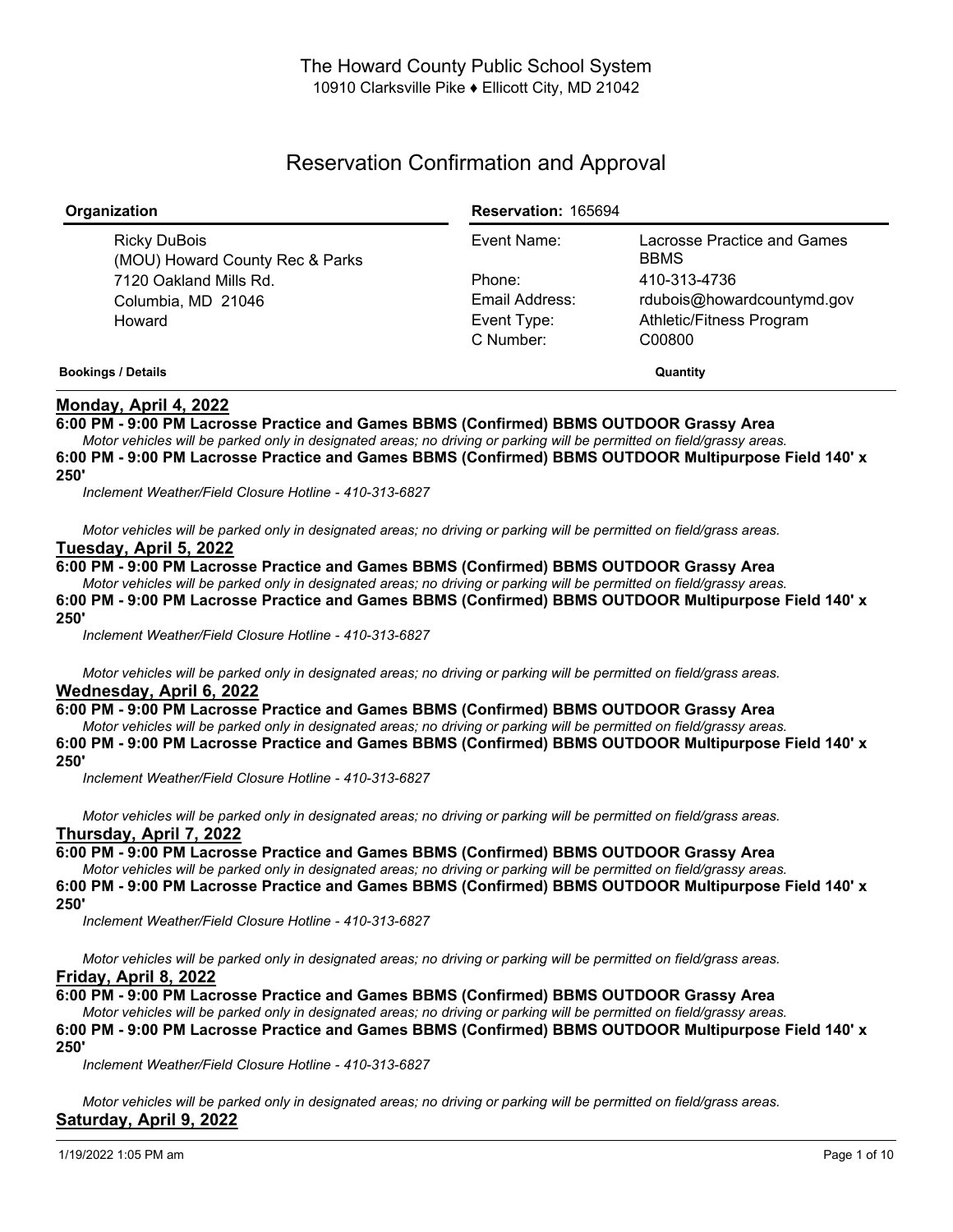## **Saturday, April 9, 2022 8:00 AM - 8:00 PM Lacrosse Practice and Games BBMS (Confirmed) BBMS OUTDOOR Grassy Area**

Motor vehicles will be parked only in designated areas: no driving or parking will be permitted on field/grassy areas. **8:00 AM - 8:00 PM Lacrosse Practice and Games BBMS (Confirmed) BBMS OUTDOOR Multipurpose Field 140' x 250'**

*Inclement Weather/Field Closure Hotline - 410-313-6827*

Motor vehicles will be parked only in designated areas; no driving or parking will be permitted on field/grass areas. **Monday, April 11, 2022**

**6:00 PM - 9:00 PM Lacrosse Practice and Games BBMS (Confirmed) BBMS OUTDOOR Grassy Area**

Motor vehicles will be parked only in designated areas; no driving or parking will be permitted on field/grassy areas. **6:00 PM - 9:00 PM Lacrosse Practice and Games BBMS (Confirmed) BBMS OUTDOOR Multipurpose Field 140' x 250'**

*Inclement Weather/Field Closure Hotline - 410-313-6827*

Motor vehicles will be parked only in designated areas; no driving or parking will be permitted on field/grass areas. **Tuesday, April 12, 2022**

**6:00 PM - 9:00 PM Lacrosse Practice and Games BBMS (Confirmed) BBMS OUTDOOR Grassy Area**

Motor vehicles will be parked only in designated areas; no driving or parking will be permitted on field/grassy areas. **6:00 PM - 9:00 PM Lacrosse Practice and Games BBMS (Confirmed) BBMS OUTDOOR Multipurpose Field 140' x 250'**

*Inclement Weather/Field Closure Hotline - 410-313-6827*

Motor vehicles will be parked only in designated areas; no driving or parking will be permitted on field/grass areas. **Wednesday, April 13, 2022**

# **6:00 PM - 9:00 PM Lacrosse Practice and Games BBMS (Confirmed) BBMS OUTDOOR Grassy Area**

Motor vehicles will be parked only in designated areas; no driving or parking will be permitted on field/grassy areas.

**6:00 PM - 9:00 PM Lacrosse Practice and Games BBMS (Confirmed) BBMS OUTDOOR Multipurpose Field 140' x 250'**

*Inclement Weather/Field Closure Hotline - 410-313-6827*

Motor vehicles will be parked only in designated areas; no driving or parking will be permitted on field/grass areas. **Thursday, April 14, 2022**

## **6:00 PM - 9:00 PM Lacrosse Practice and Games BBMS (Confirmed) BBMS OUTDOOR Grassy Area**

Motor vehicles will be parked only in designated areas; no driving or parking will be permitted on field/grassy areas.

**6:00 PM - 9:00 PM Lacrosse Practice and Games BBMS (Confirmed) BBMS OUTDOOR Multipurpose Field 140' x 250'**

*Inclement Weather/Field Closure Hotline - 410-313-6827*

Motor vehicles will be parked only in designated areas; no driving or parking will be permitted on field/grass areas. **Saturday, April 16, 2022**

**8:00 AM - 8:00 PM Lacrosse Practice and Games BBMS (Confirmed) BBMS OUTDOOR Grassy Area**

Motor vehicles will be parked only in designated areas; no driving or parking will be permitted on field/grassy areas.

**8:00 AM - 8:00 PM Lacrosse Practice and Games BBMS (Confirmed) BBMS OUTDOOR Multipurpose Field 140' x 250'**

*Inclement Weather/Field Closure Hotline - 410-313-6827*

Motor vehicles will be parked only in designated areas; no driving or parking will be permitted on field/grass areas. **Tuesday, April 19, 2022**

**6:00 PM - 9:00 PM Lacrosse Practice and Games BBMS (Confirmed) BBMS OUTDOOR Grassy Area**

#### Motor vehicles will be parked only in designated areas; no driving or parking will be permitted on field/grassy areas. **6:00 PM - 9:00 PM Lacrosse Practice and Games BBMS (Confirmed) BBMS OUTDOOR Multipurpose Field 140' x 250'**

*Inclement Weather/Field Closure Hotline - 410-313-6827*

Motor vehicles will be parked only in designated areas; no driving or parking will be permitted on field/grass areas. **Wednesday, April 20, 2022**

**6:00 PM - 9:00 PM Lacrosse Practice and Games BBMS (Confirmed) BBMS OUTDOOR Grassy Area**

1/19/2022 1:05 PM am Page 2 of 10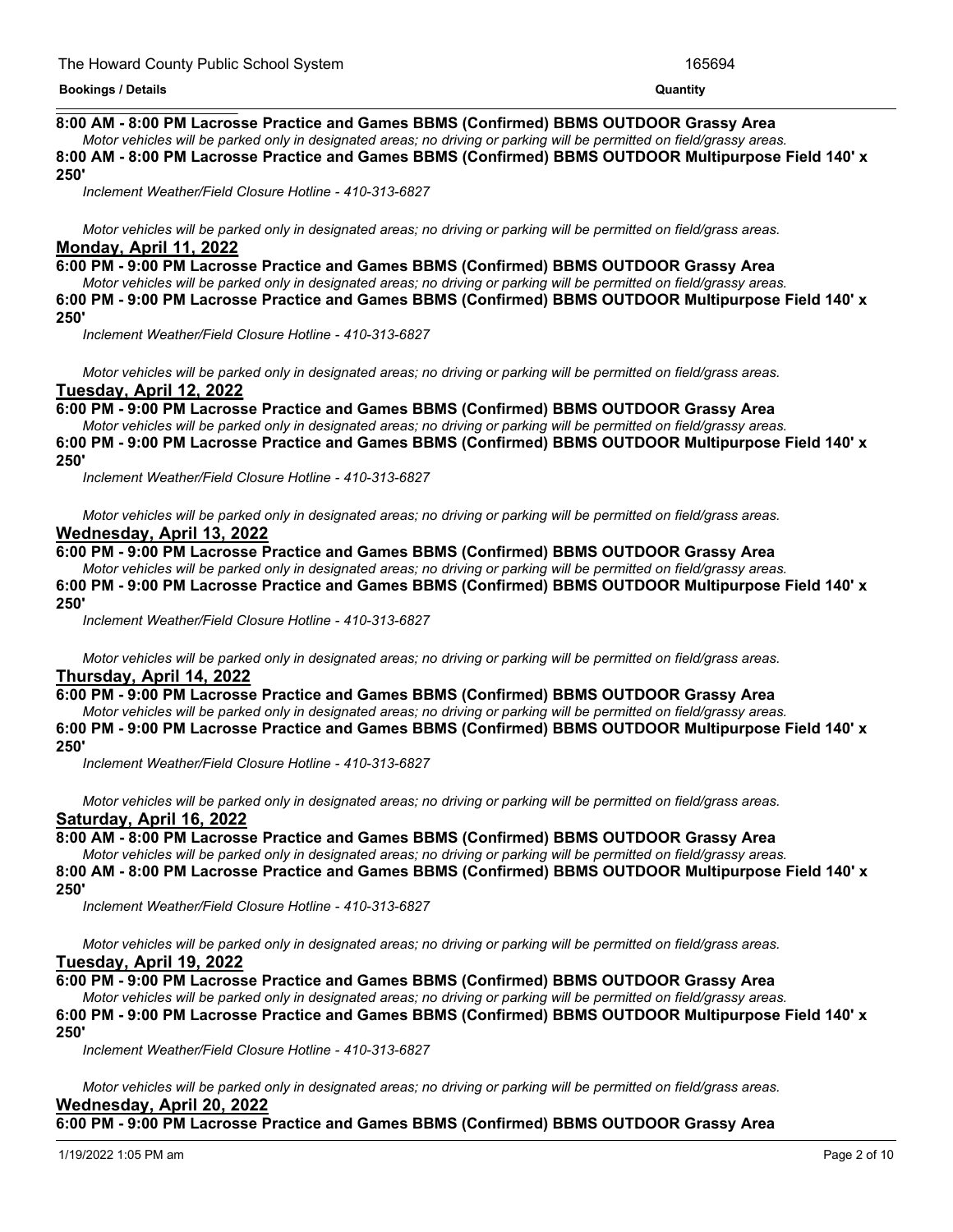Motor vehicles will be parked only in designated areas; no driving or parking will be permitted on field/grassy areas. **6:00 PM - 9:00 PM Lacrosse Practice and Games BBMS (Confirmed) BBMS OUTDOOR Multipurpose Field 140' x 250'**

*Inclement Weather/Field Closure Hotline - 410-313-6827*

Motor vehicles will be parked only in designated areas; no driving or parking will be permitted on field/grass areas. **Thursday, April 21, 2022**

**6:00 PM - 9:00 PM Lacrosse Practice and Games BBMS (Confirmed) BBMS OUTDOOR Grassy Area**

**6:00 PM - 9:00 PM Lacrosse Practice and Games BBMS (Confirmed) BBMS OUTDOOR Grassy Area**

Motor vehicles will be parked only in designated areas; no driving or parking will be permitted on field/grassy areas. **6:00 PM - 9:00 PM Lacrosse Practice and Games BBMS (Confirmed) BBMS OUTDOOR Multipurpose Field 140' x 250'**

*Inclement Weather/Field Closure Hotline - 410-313-6827*

Motor vehicles will be parked only in designated areas; no driving or parking will be permitted on field/grass areas. **Friday, April 22, 2022**

**6:00 PM - 9:00 PM Lacrosse Practice and Games BBMS (Confirmed) BBMS OUTDOOR Grassy Area**

Motor vehicles will be parked only in designated areas; no driving or parking will be permitted on field/grassy areas.

**6:00 PM - 9:00 PM Lacrosse Practice and Games BBMS (Confirmed) BBMS OUTDOOR Multipurpose Field 140' x 250'**

*Inclement Weather/Field Closure Hotline - 410-313-6827*

Motor vehicles will be parked only in designated areas; no driving or parking will be permitted on field/grass areas. **Saturday, April 23, 2022**

# **8:00 AM - 8:00 PM Lacrosse Practice and Games BBMS (Confirmed) BBMS OUTDOOR Grassy Area**

Motor vehicles will be parked only in designated areas; no driving or parking will be permitted on field/grassy areas.

**8:00 AM - 8:00 PM Lacrosse Practice and Games BBMS (Confirmed) BBMS OUTDOOR Multipurpose Field 140' x 250'**

*Inclement Weather/Field Closure Hotline - 410-313-6827*

Motor vehicles will be parked only in designated areas; no driving or parking will be permitted on field/grass areas. **Monday, April 25, 2022**

**6:00 PM - 9:00 PM Lacrosse Practice and Games BBMS (Confirmed) BBMS OUTDOOR Grassy Area** Motor vehicles will be parked only in designated areas; no driving or parking will be permitted on field/grassy areas.

**6:00 PM - 9:00 PM Lacrosse Practice and Games BBMS (Confirmed) BBMS OUTDOOR Multipurpose Field 140' x 250'**

*Inclement Weather/Field Closure Hotline - 410-313-6827*

Motor vehicles will be parked only in designated areas; no driving or parking will be permitted on field/grass areas. **Tuesday, April 26, 2022**

**6:00 PM - 9:00 PM Lacrosse Practice and Games BBMS (Confirmed) BBMS OUTDOOR Grassy Area**

Motor vehicles will be parked only in designated areas; no driving or parking will be permitted on field/grassy areas. **6:00 PM - 9:00 PM Lacrosse Practice and Games BBMS (Confirmed) BBMS OUTDOOR Multipurpose Field 140' x 250'**

*Inclement Weather/Field Closure Hotline - 410-313-6827*

Motor vehicles will be parked only in designated areas; no driving or parking will be permitted on field/grass areas. **Wednesday, April 27, 2022**

**6:00 PM - 9:00 PM Lacrosse Practice and Games BBMS (Confirmed) BBMS OUTDOOR Grassy Area**

Motor vehicles will be parked only in designated areas; no driving or parking will be permitted on field/grassy areas.

**6:00 PM - 9:00 PM Lacrosse Practice and Games BBMS (Confirmed) BBMS OUTDOOR Multipurpose Field 140' x 250'**

*Inclement Weather/Field Closure Hotline - 410-313-6827*

Motor vehicles will be parked only in designated areas; no driving or parking will be permitted on field/grass areas. **Thursday, April 28, 2022**

**6:00 PM - 9:00 PM Lacrosse Practice and Games BBMS (Confirmed) BBMS OUTDOOR Grassy Area**

Motor vehicles will be parked only in designated areas; no driving or parking will be permitted on field/grassy areas.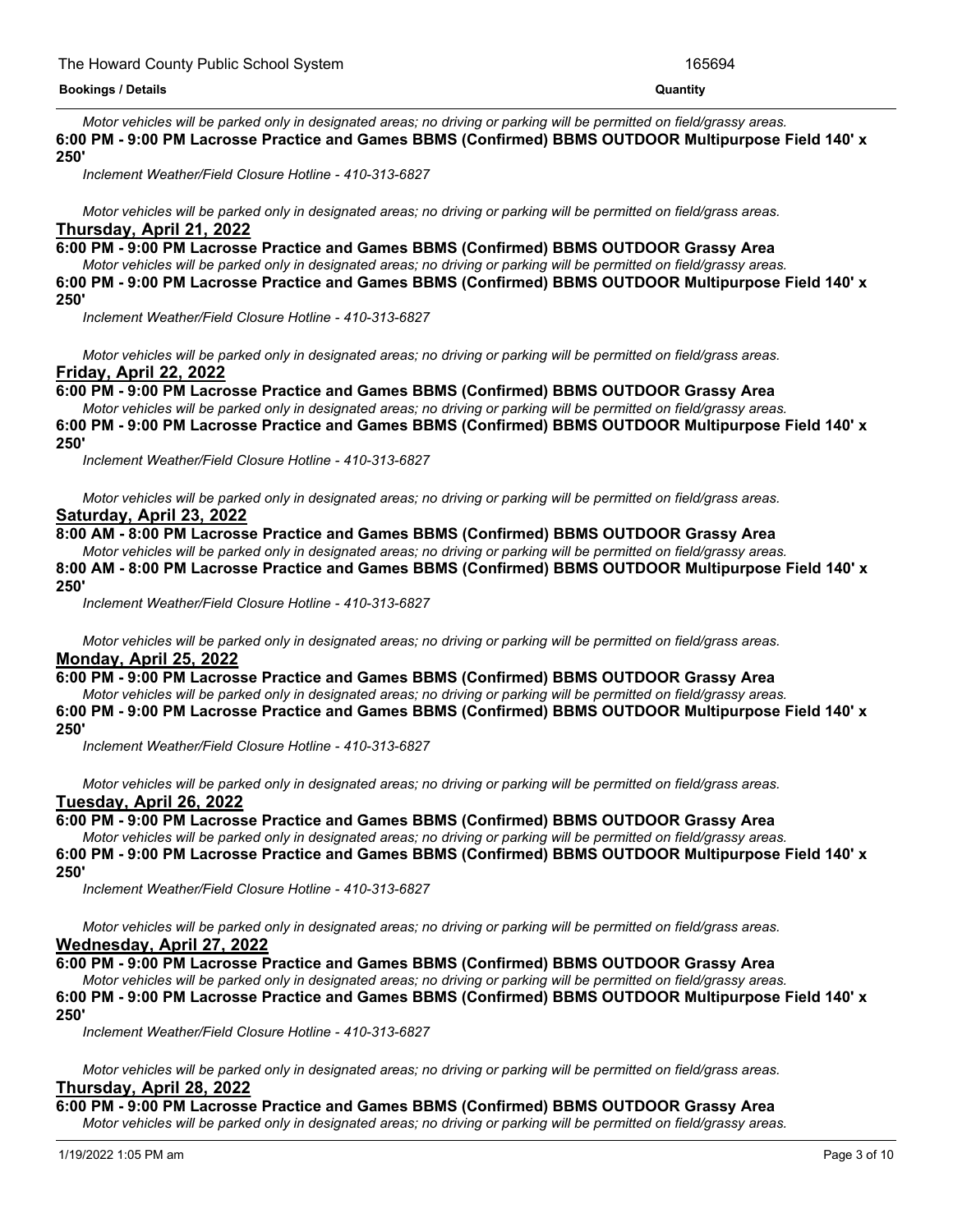#### <u> 1989 - Andrea Andrea Andrea Andrea Andrea Andrea Andrea Andrea Andrea Andrea Andrea Andrea Andrea Andrea Andr</u> **6:00 PM - 9:00 PM Lacrosse Practice and Games BBMS (Confirmed) BBMS OUTDOOR Multipurpose Field 140' x 250'**

*Inclement Weather/Field Closure Hotline - 410-313-6827*

Motor vehicles will be parked only in designated areas; no driving or parking will be permitted on field/grass areas. **Friday, April 29, 2022**

## **6:00 PM - 9:00 PM Lacrosse Practice and Games BBMS (Confirmed) BBMS OUTDOOR Grassy Area**

Motor vehicles will be parked only in designated areas; no driving or parking will be permitted on field/grassy areas. **6:00 PM - 9:00 PM Lacrosse Practice and Games BBMS (Confirmed) BBMS OUTDOOR Multipurpose Field 140' x 250'**

*Inclement Weather/Field Closure Hotline - 410-313-6827*

Motor vehicles will be parked only in designated areas; no driving or parking will be permitted on field/grass areas. **Saturday, April 30, 2022**

**8:00 AM - 8:00 PM Lacrosse Practice and Games BBMS (Confirmed) BBMS OUTDOOR Grassy Area**

Motor vehicles will be parked only in designated areas; no driving or parking will be permitted on field/grassy areas. **8:00 AM - 8:00 PM Lacrosse Practice and Games BBMS (Confirmed) BBMS OUTDOOR Multipurpose Field 140' x 250'**

*Inclement Weather/Field Closure Hotline - 410-313-6827*

Motor vehicles will be parked only in designated areas; no driving or parking will be permitted on field/grass areas. **Monday, May 2, 2022**

**6:00 PM - 9:00 PM Lacrosse Practice and Games BBMS (Confirmed) BBMS OUTDOOR Grassy Area**

Motor vehicles will be parked only in designated areas; no driving or parking will be permitted on field/grassy areas. **6:00 PM - 9:00 PM Lacrosse Practice and Games BBMS (Confirmed) BBMS OUTDOOR Multipurpose Field 140' x 250'**

*Inclement Weather/Field Closure Hotline - 410-313-6827*

Motor vehicles will be parked only in designated areas; no driving or parking will be permitted on field/grass areas. **Tuesday, May 3, 2022**

**6:00 PM - 9:00 PM Lacrosse Practice and Games BBMS (Confirmed) BBMS OUTDOOR Grassy Area**

Motor vehicles will be parked only in designated areas; no driving or parking will be permitted on field/grassy areas. **6:00 PM - 9:00 PM Lacrosse Practice and Games BBMS (Confirmed) BBMS OUTDOOR Multipurpose Field 140' x 250'**

*Inclement Weather/Field Closure Hotline - 410-313-6827*

Motor vehicles will be parked only in designated areas; no driving or parking will be permitted on field/grass areas. **Wednesday, May 4, 2022**

**6:00 PM - 9:00 PM Lacrosse Practice and Games BBMS (Confirmed) BBMS OUTDOOR Grassy Area**

Motor vehicles will be parked only in designated areas; no driving or parking will be permitted on field/grassy areas.

**6:00 PM - 9:00 PM Lacrosse Practice and Games BBMS (Confirmed) BBMS OUTDOOR Multipurpose Field 140' x 250'**

*Inclement Weather/Field Closure Hotline - 410-313-6827*

Motor vehicles will be parked only in designated areas; no driving or parking will be permitted on field/grass areas. **Thursday, May 5, 2022**

# **6:00 PM - 9:00 PM Lacrosse Practice and Games BBMS (Confirmed) BBMS OUTDOOR Grassy Area**

Motor vehicles will be parked only in designated areas; no driving or parking will be permitted on field/grassy areas.

**6:00 PM - 9:00 PM Lacrosse Practice and Games BBMS (Confirmed) BBMS OUTDOOR Multipurpose Field 140' x 250'**

*Inclement Weather/Field Closure Hotline - 410-313-6827*

Motor vehicles will be parked only in designated areas; no driving or parking will be permitted on field/grass areas. **Friday, May 6, 2022**

**6:00 PM - 9:00 PM Lacrosse Practice and Games BBMS (Confirmed) BBMS OUTDOOR Grassy Area**

Motor vehicles will be parked only in designated areas; no driving or parking will be permitted on field/grassy areas.

**6:00 PM - 9:00 PM Lacrosse Practice and Games BBMS (Confirmed) BBMS OUTDOOR Multipurpose Field 140' x**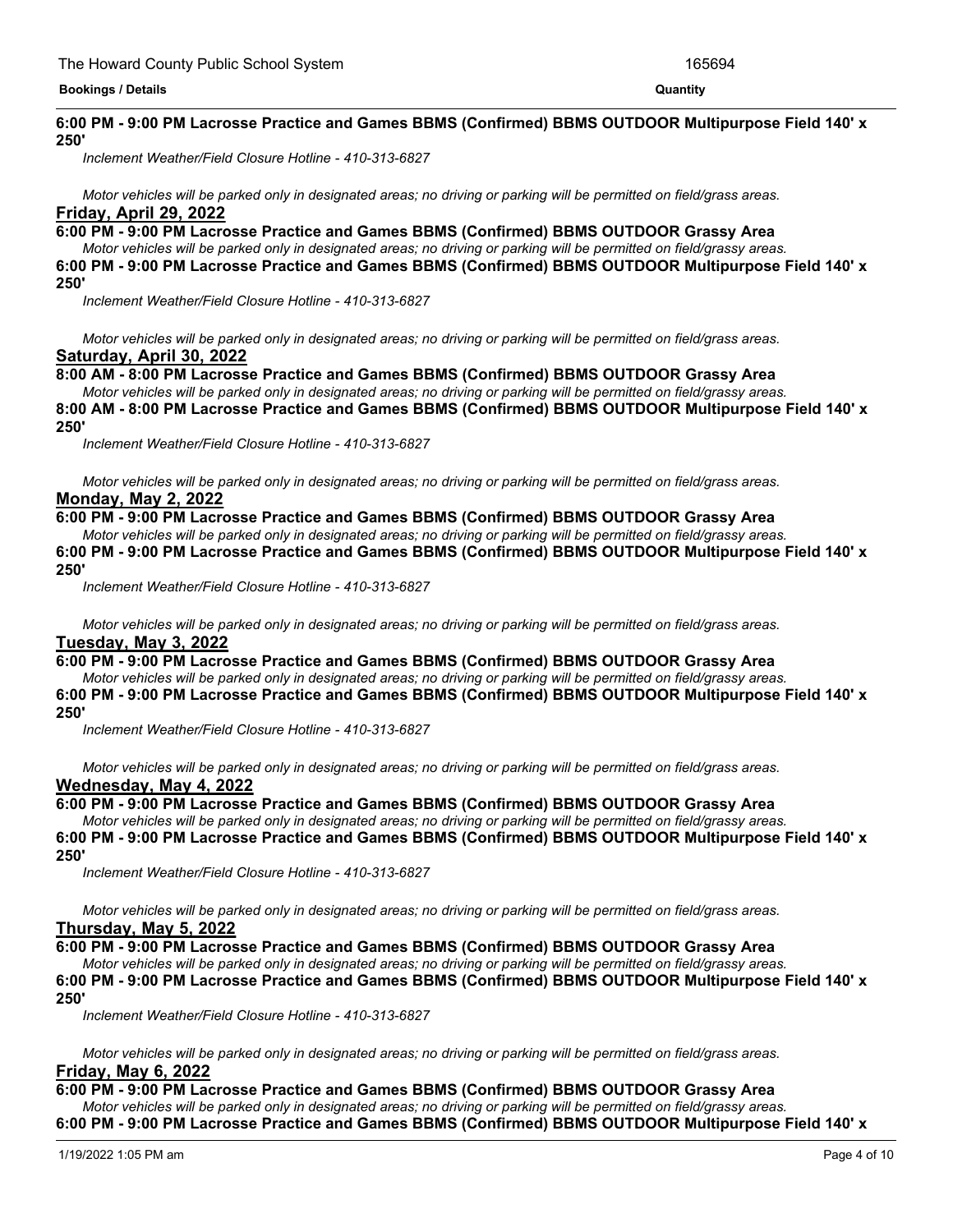#### **6:00 PM - 9:00 PM Lacrosse Practice and Games BBMS (Confirmed) BBMS OUTDOOR Multipurpose Field 140' x 250'**

*Inclement Weather/Field Closure Hotline - 410-313-6827*

Motor vehicles will be parked only in designated areas; no driving or parking will be permitted on field/grass areas. **Saturday, May 7, 2022**

**8:00 AM - 8:00 PM Lacrosse Practice and Games BBMS (Confirmed) BBMS OUTDOOR Grassy Area**

Motor vehicles will be parked only in designated areas; no driving or parking will be permitted on field/grassy areas. **8:00 AM - 8:00 PM Lacrosse Practice and Games BBMS (Confirmed) BBMS OUTDOOR Multipurpose Field 140' x**

# **250'**

*Inclement Weather/Field Closure Hotline - 410-313-6827*

Motor vehicles will be parked only in designated areas; no driving or parking will be permitted on field/grass areas. **Monday, May 9, 2022**

# **6:00 PM - 9:00 PM Lacrosse Practice and Games BBMS (Confirmed) BBMS OUTDOOR Grassy Area**

Motor vehicles will be parked only in designated areas; no driving or parking will be permitted on field/grassy areas. **6:00 PM - 9:00 PM Lacrosse Practice and Games BBMS (Confirmed) BBMS OUTDOOR Multipurpose Field 140' x 250'**

*Inclement Weather/Field Closure Hotline - 410-313-6827*

Motor vehicles will be parked only in designated areas; no driving or parking will be permitted on field/grass areas. **Tuesday, May 10, 2022**

# **6:00 PM - 9:00 PM Lacrosse Practice and Games BBMS (Confirmed) BBMS OUTDOOR Grassy Area**

Motor vehicles will be parked only in designated areas; no driving or parking will be permitted on field/grassy areas.

**6:00 PM - 9:00 PM Lacrosse Practice and Games BBMS (Confirmed) BBMS OUTDOOR Multipurpose Field 140' x 250'**

*Inclement Weather/Field Closure Hotline - 410-313-6827*

Motor vehicles will be parked only in designated areas; no driving or parking will be permitted on field/grass areas. **Wednesday, May 11, 2022**

## **6:00 PM - 9:00 PM Lacrosse Practice and Games BBMS (Confirmed) BBMS OUTDOOR Grassy Area**

Motor vehicles will be parked only in designated areas; no driving or parking will be permitted on field/grassy areas.

**6:00 PM - 9:00 PM Lacrosse Practice and Games BBMS (Confirmed) BBMS OUTDOOR Multipurpose Field 140' x 250'**

*Inclement Weather/Field Closure Hotline - 410-313-6827*

Motor vehicles will be parked only in designated areas; no driving or parking will be permitted on field/grass areas. **Thursday, May 12, 2022**

# **6:00 PM - 9:00 PM Lacrosse Practice and Games BBMS (Confirmed) BBMS OUTDOOR Grassy Area**

Motor vehicles will be parked only in designated areas; no driving or parking will be permitted on field/grassy areas. **6:00 PM - 9:00 PM Lacrosse Practice and Games BBMS (Confirmed) BBMS OUTDOOR Multipurpose Field 140' x 250'**

*Inclement Weather/Field Closure Hotline - 410-313-6827*

Motor vehicles will be parked only in designated areas; no driving or parking will be permitted on field/grass areas.

# **Friday, May 13, 2022**

**6:00 PM - 9:00 PM Lacrosse Practice and Games BBMS (Confirmed) BBMS OUTDOOR Grassy Area**

Motor vehicles will be parked only in designated areas; no driving or parking will be permitted on field/grassy areas.

**6:00 PM - 9:00 PM Lacrosse Practice and Games BBMS (Confirmed) BBMS OUTDOOR Multipurpose Field 140' x**

**250'**

*Inclement Weather/Field Closure Hotline - 410-313-6827*

Motor vehicles will be parked only in designated areas; no driving or parking will be permitted on field/grass areas. **Saturday, May 14, 2022**

# **8:00 AM - 8:00 PM Lacrosse Practice and Games BBMS (Confirmed) BBMS OUTDOOR Grassy Area**

Motor vehicles will be parked only in designated areas; no driving or parking will be permitted on field/grassy areas.

**8:00 AM - 8:00 PM Lacrosse Practice and Games BBMS (Confirmed) BBMS OUTDOOR Multipurpose Field 140' x**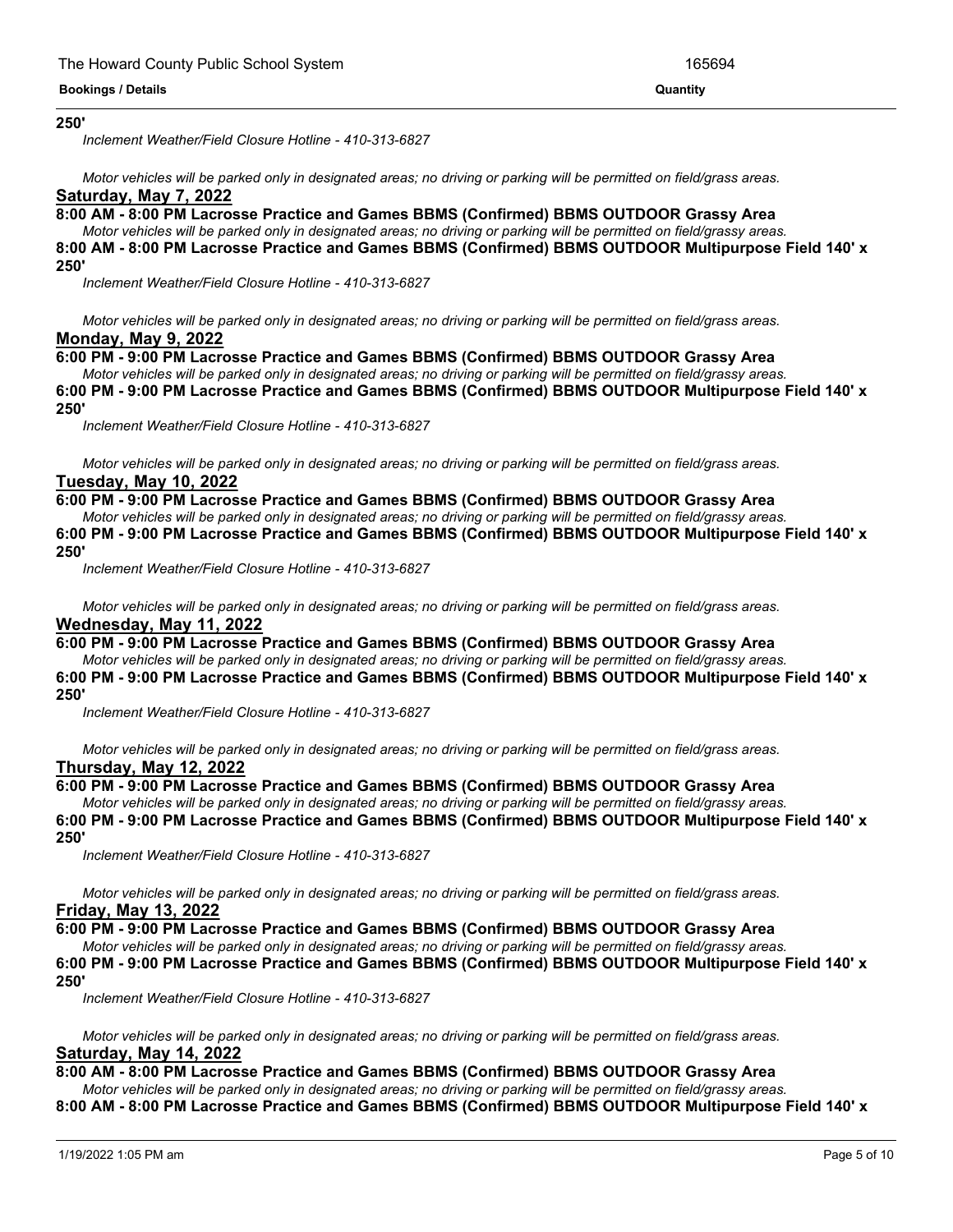#### **8:00 AM - 8:00 PM Lacrosse Practice and Games BBMS (Confirmed) BBMS OUTDOOR Multipurpose Field 140' x 250'**

*Inclement Weather/Field Closure Hotline - 410-313-6827*

Motor vehicles will be parked only in designated areas; no driving or parking will be permitted on field/grass areas. **Monday, May 16, 2022**

**6:00 PM - 9:00 PM Lacrosse Practice and Games BBMS (Confirmed) BBMS OUTDOOR Grassy Area**

Motor vehicles will be parked only in designated areas; no driving or parking will be permitted on field/grassy areas.

**6:00 PM - 9:00 PM Lacrosse Practice and Games BBMS (Confirmed) BBMS OUTDOOR Multipurpose Field 140' x**

#### **250'**

*Inclement Weather/Field Closure Hotline - 410-313-6827*

Motor vehicles will be parked only in designated areas; no driving or parking will be permitted on field/grass areas. **Tuesday, May 17, 2022**

# **6:00 PM - 9:00 PM Lacrosse Practice and Games BBMS (Confirmed) BBMS OUTDOOR Grassy Area**

Motor vehicles will be parked only in designated areas; no driving or parking will be permitted on field/grassy areas. **6:00 PM - 9:00 PM Lacrosse Practice and Games BBMS (Confirmed) BBMS OUTDOOR Multipurpose Field 140' x 250'**

*Inclement Weather/Field Closure Hotline - 410-313-6827*

Motor vehicles will be parked only in designated areas; no driving or parking will be permitted on field/grass areas. **Wednesday, May 18, 2022**

# **6:00 PM - 9:00 PM Lacrosse Practice and Games BBMS (Confirmed) BBMS OUTDOOR Grassy Area**

Motor vehicles will be parked only in designated areas; no driving or parking will be permitted on field/grassy areas. **6:00 PM - 9:00 PM Lacrosse Practice and Games BBMS (Confirmed) BBMS OUTDOOR Multipurpose Field 140' x 250'**

*Inclement Weather/Field Closure Hotline - 410-313-6827*

Motor vehicles will be parked only in designated areas; no driving or parking will be permitted on field/grass areas. **Thursday, May 19, 2022**

## **6:00 PM - 9:00 PM Lacrosse Practice and Games BBMS (Confirmed) BBMS OUTDOOR Grassy Area**

Motor vehicles will be parked only in designated areas; no driving or parking will be permitted on field/grassy areas.

**6:00 PM - 9:00 PM Lacrosse Practice and Games BBMS (Confirmed) BBMS OUTDOOR Multipurpose Field 140' x 250'**

*Inclement Weather/Field Closure Hotline - 410-313-6827*

Motor vehicles will be parked only in designated areas; no driving or parking will be permitted on field/grass areas. **Friday, May 20, 2022**

# **6:00 PM - 9:00 PM Lacrosse Practice and Games BBMS (Confirmed) BBMS OUTDOOR Grassy Area**

Motor vehicles will be parked only in designated areas; no driving or parking will be permitted on field/grassy areas. **6:00 PM - 9:00 PM Lacrosse Practice and Games BBMS (Confirmed) BBMS OUTDOOR Multipurpose Field 140' x 250'**

*Inclement Weather/Field Closure Hotline - 410-313-6827*

Motor vehicles will be parked only in designated areas; no driving or parking will be permitted on field/grass areas. **Saturday, May 21, 2022**

**8:00 AM - 8:00 PM Lacrosse Practice and Games BBMS (Confirmed) BBMS OUTDOOR Grassy Area**

Motor vehicles will be parked only in designated areas; no driving or parking will be permitted on field/grassy areas.

**8:00 AM - 8:00 PM Lacrosse Practice and Games BBMS (Confirmed) BBMS OUTDOOR Multipurpose Field 140' x 250'**

*Inclement Weather/Field Closure Hotline - 410-313-6827*

Motor vehicles will be parked only in designated areas; no driving or parking will be permitted on field/grass areas. **Monday, May 23, 2022**

# **6:00 PM - 9:00 PM Lacrosse Practice and Games BBMS (Confirmed) BBMS OUTDOOR Grassy Area**

Motor vehicles will be parked only in designated areas; no driving or parking will be permitted on field/grassy areas.

**6:00 PM - 9:00 PM Lacrosse Practice and Games BBMS (Confirmed) BBMS OUTDOOR Multipurpose Field 140' x**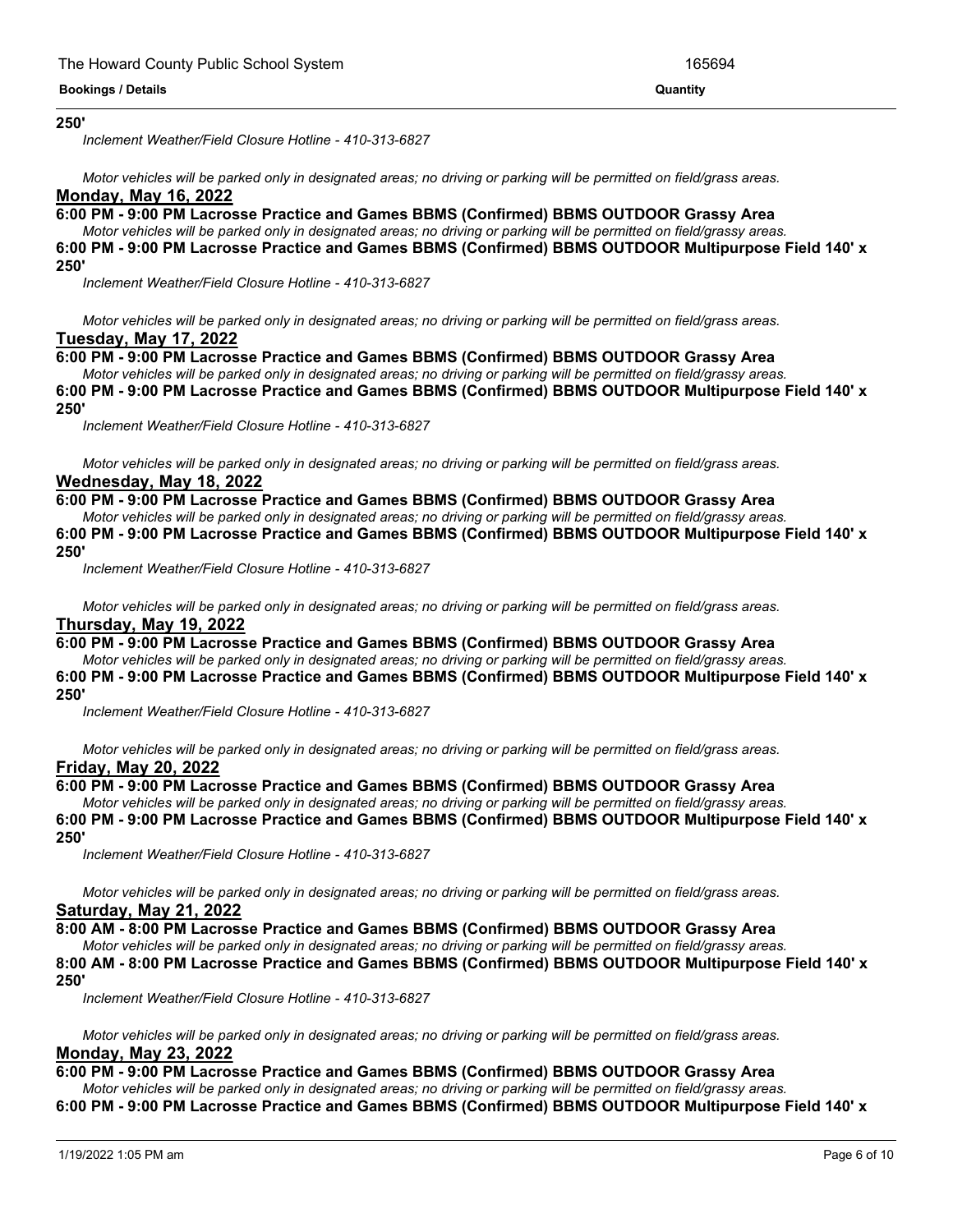#### **6:00 PM - 9:00 PM Lacrosse Practice and Games BBMS (Confirmed) BBMS OUTDOOR Multipurpose Field 140' x 250'**

*Inclement Weather/Field Closure Hotline - 410-313-6827*

Motor vehicles will be parked only in designated areas; no driving or parking will be permitted on field/grass areas. **Tuesday, May 24, 2022**

**6:00 PM - 9:00 PM Lacrosse Practice and Games BBMS (Confirmed) BBMS OUTDOOR Grassy Area**

Motor vehicles will be parked only in designated areas; no driving or parking will be permitted on field/grassy areas. **6:00 PM - 9:00 PM Lacrosse Practice and Games BBMS (Confirmed) BBMS OUTDOOR Multipurpose Field 140' x**

# **250'**

*Inclement Weather/Field Closure Hotline - 410-313-6827*

Motor vehicles will be parked only in designated areas; no driving or parking will be permitted on field/grass areas. **Wednesday, May 25, 2022**

# **6:00 PM - 9:00 PM Lacrosse Practice and Games BBMS (Confirmed) BBMS OUTDOOR Grassy Area**

Motor vehicles will be parked only in designated areas; no driving or parking will be permitted on field/grassy areas. **6:00 PM - 9:00 PM Lacrosse Practice and Games BBMS (Confirmed) BBMS OUTDOOR Multipurpose Field 140' x 250'**

*Inclement Weather/Field Closure Hotline - 410-313-6827*

Motor vehicles will be parked only in designated areas; no driving or parking will be permitted on field/grass areas. **Thursday, May 26, 2022**

# **6:00 PM - 9:00 PM Lacrosse Practice and Games BBMS (Confirmed) BBMS OUTDOOR Grassy Area**

Motor vehicles will be parked only in designated areas; no driving or parking will be permitted on field/grassy areas. **6:00 PM - 9:00 PM Lacrosse Practice and Games BBMS (Confirmed) BBMS OUTDOOR Multipurpose Field 140' x 250'**

*Inclement Weather/Field Closure Hotline - 410-313-6827*

Motor vehicles will be parked only in designated areas; no driving or parking will be permitted on field/grass areas. **Friday, May 27, 2022**

## **6:00 PM - 9:00 PM Lacrosse Practice and Games BBMS (Confirmed) BBMS OUTDOOR Grassy Area**

Motor vehicles will be parked only in designated areas; no driving or parking will be permitted on field/grassy areas.

**6:00 PM - 9:00 PM Lacrosse Practice and Games BBMS (Confirmed) BBMS OUTDOOR Multipurpose Field 140' x 250'**

*Inclement Weather/Field Closure Hotline - 410-313-6827*

Motor vehicles will be parked only in designated areas; no driving or parking will be permitted on field/grass areas. **Saturday, May 28, 2022**

# **8:00 AM - 8:00 PM Lacrosse Practice and Games BBMS (Confirmed) BBMS OUTDOOR Grassy Area**

Motor vehicles will be parked only in designated areas; no driving or parking will be permitted on field/grassy areas. **8:00 AM - 8:00 PM Lacrosse Practice and Games BBMS (Confirmed) BBMS OUTDOOR Multipurpose Field 140' x 250'**

*Inclement Weather/Field Closure Hotline - 410-313-6827*

Motor vehicles will be parked only in designated areas; no driving or parking will be permitted on field/grass areas.

# **Tuesday, May 31, 2022**

**6:00 PM - 9:00 PM Lacrosse Practice and Games BBMS (Confirmed) BBMS OUTDOOR Grassy Area**

Motor vehicles will be parked only in designated areas; no driving or parking will be permitted on field/grassy areas.

**6:00 PM - 9:00 PM Lacrosse Practice and Games BBMS (Confirmed) BBMS OUTDOOR Multipurpose Field 140' x 250'**

*Inclement Weather/Field Closure Hotline - 410-313-6827*

Motor vehicles will be parked only in designated areas; no driving or parking will be permitted on field/grass areas. **Wednesday, June 1, 2022**

# **6:00 PM - 9:00 PM Lacrosse Practice and Games BBMS (Confirmed) BBMS OUTDOOR Grassy Area**

Motor vehicles will be parked only in designated areas; no driving or parking will be permitted on field/grassy areas.

**6:00 PM - 9:00 PM Lacrosse Practice and Games BBMS (Confirmed) BBMS OUTDOOR Multipurpose Field 140' x**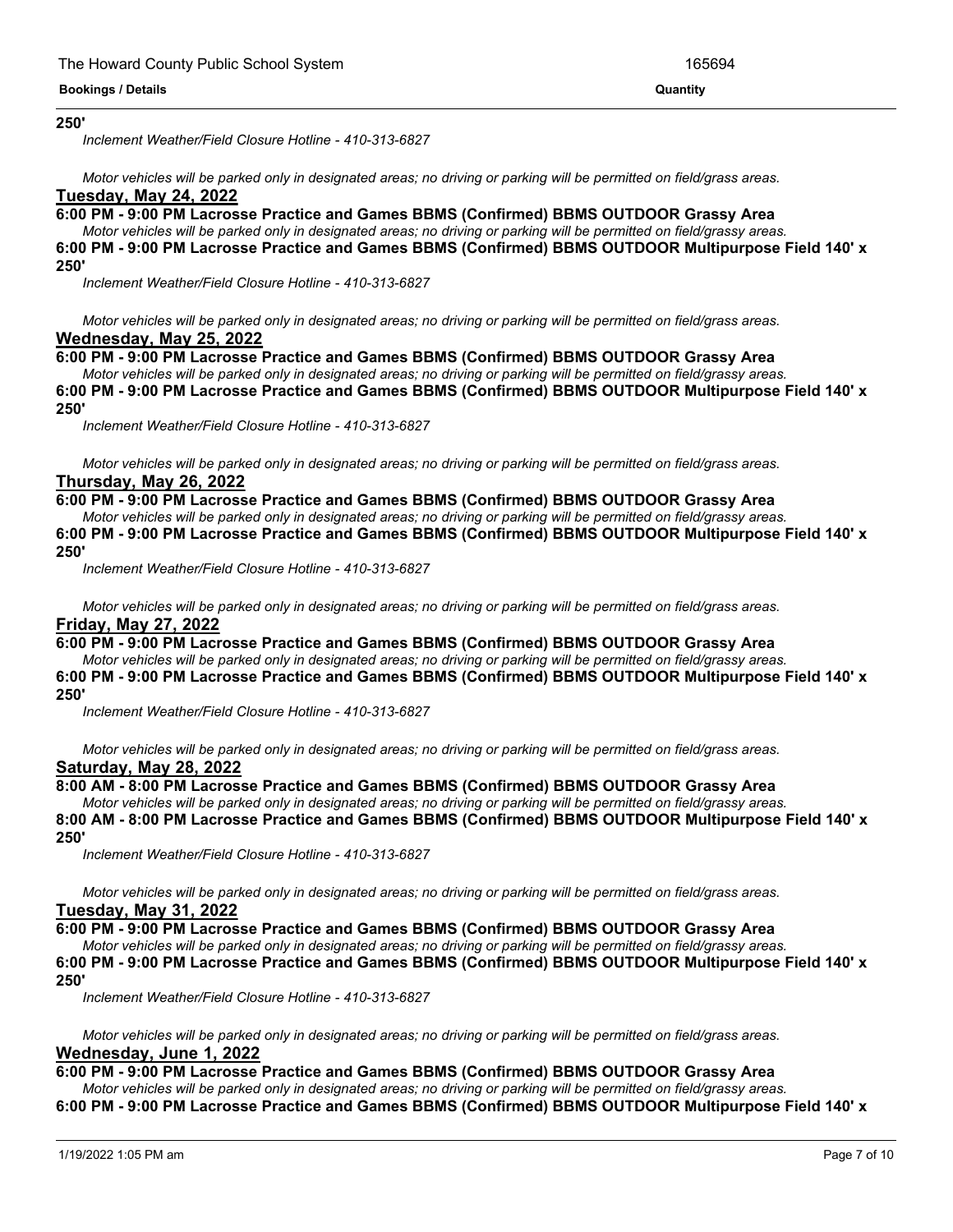#### **6:00 PM - 9:00 PM Lacrosse Practice and Games BBMS (Confirmed) BBMS OUTDOOR Multipurpose Field 140' x 250'**

*Inclement Weather/Field Closure Hotline - 410-313-6827*

Motor vehicles will be parked only in designated areas; no driving or parking will be permitted on field/grass areas.

# **Thursday, June 2, 2022**

**6:00 PM - 9:00 PM Lacrosse Practice and Games BBMS (Confirmed) BBMS OUTDOOR Grassy Area**

Motor vehicles will be parked only in designated areas; no driving or parking will be permitted on field/grassy areas. **6:00 PM - 9:00 PM Lacrosse Practice and Games BBMS (Confirmed) BBMS OUTDOOR Multipurpose Field 140' x**

# **250'**

*Inclement Weather/Field Closure Hotline - 410-313-6827*

Motor vehicles will be parked only in designated areas; no driving or parking will be permitted on field/grass areas. **Friday, June 3, 2022**

# **6:00 PM - 9:00 PM Lacrosse Practice and Games BBMS (Confirmed) BBMS OUTDOOR Grassy Area**

Motor vehicles will be parked only in designated areas; no driving or parking will be permitted on field/grassy areas. **6:00 PM - 9:00 PM Lacrosse Practice and Games BBMS (Confirmed) BBMS OUTDOOR Multipurpose Field 140' x 250'**

*Inclement Weather/Field Closure Hotline - 410-313-6827*

Motor vehicles will be parked only in designated areas; no driving or parking will be permitted on field/grass areas. **Saturday, June 4, 2022**

# **8:00 AM - 8:00 PM Lacrosse Practice and Games BBMS (Confirmed) BBMS OUTDOOR Grassy Area**

Motor vehicles will be parked only in designated areas; no driving or parking will be permitted on field/grassy areas. **8:00 AM - 8:00 PM Lacrosse Practice and Games BBMS (Confirmed) BBMS OUTDOOR Multipurpose Field 140' x 250'**

*Inclement Weather/Field Closure Hotline - 410-313-6827*

Motor vehicles will be parked only in designated areas; no driving or parking will be permitted on field/grass areas. **Monday, June 6, 2022**

## **6:00 PM - 9:00 PM Lacrosse Practice and Games BBMS (Confirmed) BBMS OUTDOOR Grassy Area**

Motor vehicles will be parked only in designated areas; no driving or parking will be permitted on field/grassy areas.

**6:00 PM - 9:00 PM Lacrosse Practice and Games BBMS (Confirmed) BBMS OUTDOOR Multipurpose Field 140' x 250'**

*Inclement Weather/Field Closure Hotline - 410-313-6827*

Motor vehicles will be parked only in designated areas; no driving or parking will be permitted on field/grass areas. **Tuesday, June 7, 2022**

# **6:00 PM - 9:00 PM Lacrosse Practice and Games BBMS (Confirmed) BBMS OUTDOOR Grassy Area**

Motor vehicles will be parked only in designated areas; no driving or parking will be permitted on field/grassy areas. **6:00 PM - 9:00 PM Lacrosse Practice and Games BBMS (Confirmed) BBMS OUTDOOR Multipurpose Field 140' x 250'**

*Inclement Weather/Field Closure Hotline - 410-313-6827*

Motor vehicles will be parked only in designated areas; no driving or parking will be permitted on field/grass areas. **Wednesday, June 8, 2022**

**6:00 PM - 9:00 PM Lacrosse Practice and Games BBMS (Confirmed) BBMS OUTDOOR Grassy Area**

Motor vehicles will be parked only in designated areas; no driving or parking will be permitted on field/grassy areas.

**6:00 PM - 9:00 PM Lacrosse Practice and Games BBMS (Confirmed) BBMS OUTDOOR Multipurpose Field 140' x 250'**

*Inclement Weather/Field Closure Hotline - 410-313-6827*

Motor vehicles will be parked only in designated areas; no driving or parking will be permitted on field/grass areas. **Thursday, June 9, 2022**

# **6:00 PM - 9:00 PM Lacrosse Practice and Games BBMS (Confirmed) BBMS OUTDOOR Grassy Area**

Motor vehicles will be parked only in designated areas; no driving or parking will be permitted on field/grassy areas. **6:00 PM - 9:00 PM Lacrosse Practice and Games BBMS (Confirmed) BBMS OUTDOOR Multipurpose Field 140' x 250'**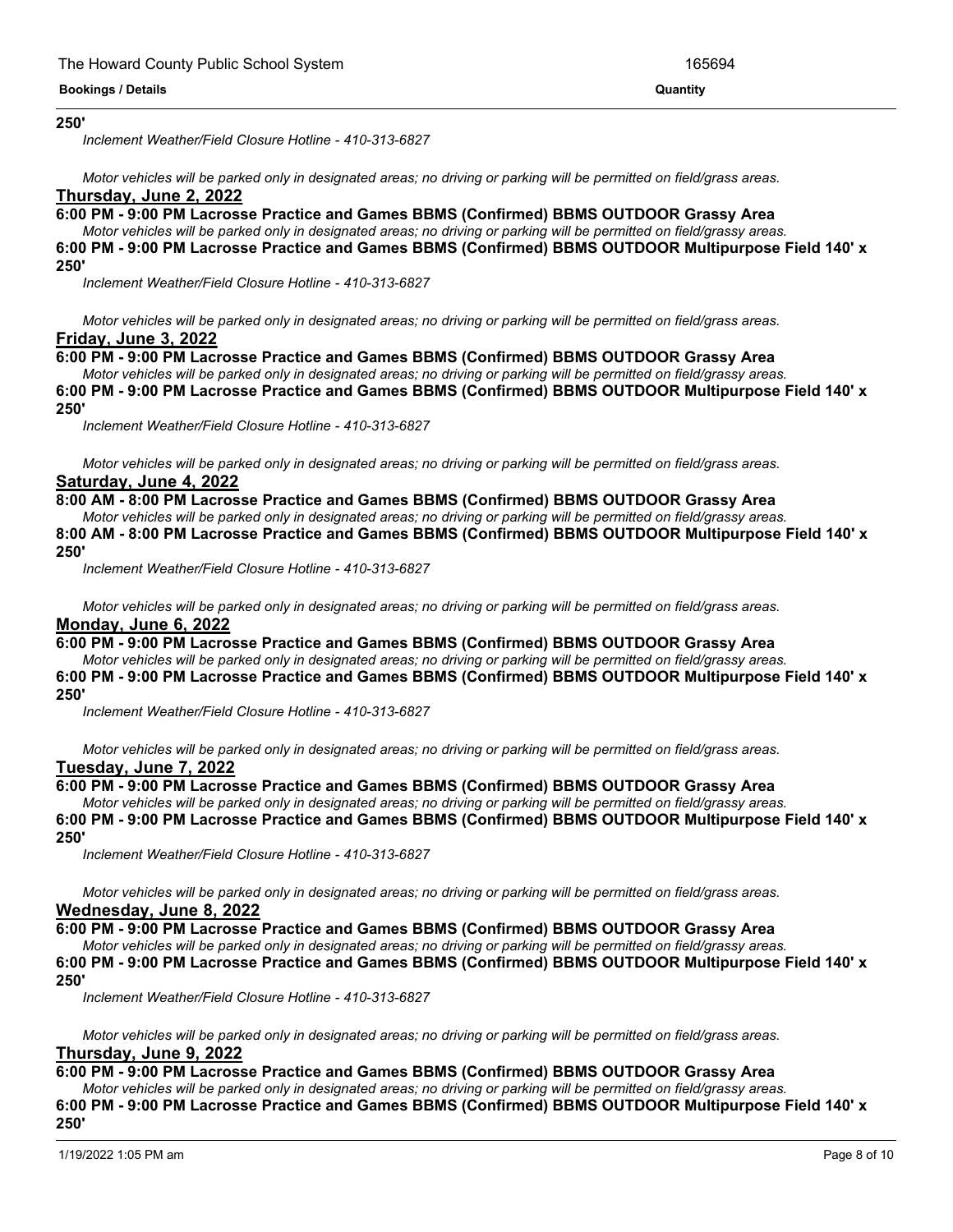**250'**

*Inclement Weather/Field Closure Hotline - 410-313-6827*

Motor vehicles will be parked only in designated areas; no driving or parking will be permitted on field/grass areas. **Friday, June 10, 2022**

**6:00 PM - 9:00 PM Lacrosse Practice and Games BBMS (Confirmed) BBMS OUTDOOR Grassy Area**

Motor vehicles will be parked only in designated areas; no driving or parking will be permitted on field/grassy areas.

**6:00 PM - 9:00 PM Lacrosse Practice and Games BBMS (Confirmed) BBMS OUTDOOR Multipurpose Field 140' x 250'**

*Inclement Weather/Field Closure Hotline - 410-313-6827*

Motor vehicles will be parked only in designated areas; no driving or parking will be permitted on field/grass areas. **Saturday, June 11, 2022**

# **8:00 AM - 8:00 PM Lacrosse Practice and Games BBMS (Confirmed) BBMS OUTDOOR Grassy Area**

Motor vehicles will be parked only in designated areas; no driving or parking will be permitted on field/grassy areas. **8:00 AM - 8:00 PM Lacrosse Practice and Games BBMS (Confirmed) BBMS OUTDOOR Multipurpose Field 140' x**

**250'**

*Inclement Weather/Field Closure Hotline - 410-313-6827*

Motor vehicles will be parked only in designated areas; no driving or parking will be permitted on field/grass areas. **Monday, June 13, 2022**

# **6:00 PM - 9:00 PM Lacrosse Practice and Games BBMS (Confirmed) BBMS OUTDOOR Grassy Area**

Motor vehicles will be parked only in designated areas; no driving or parking will be permitted on field/grassy areas.

**6:00 PM - 9:00 PM Lacrosse Practice and Games BBMS (Confirmed) BBMS OUTDOOR Multipurpose Field 140' x 250'**

*Inclement Weather/Field Closure Hotline - 410-313-6827*

Motor vehicles will be parked only in designated areas; no driving or parking will be permitted on field/grass areas. **Tuesday, June 14, 2022**

**6:00 PM - 9:00 PM Lacrosse Practice and Games BBMS (Confirmed) BBMS OUTDOOR Grassy Area** Motor vehicles will be parked only in designated areas; no driving or parking will be permitted on field/grassy areas.

**6:00 PM - 9:00 PM Lacrosse Practice and Games BBMS (Confirmed) BBMS OUTDOOR Multipurpose Field 140' x**

# **250'**

*Inclement Weather/Field Closure Hotline - 410-313-6827*

Motor vehicles will be parked only in designated areas; no driving or parking will be permitted on field/grass areas. **Wednesday, June 15, 2022**

## **6:00 PM - 9:00 PM Lacrosse Practice and Games BBMS (Confirmed) BBMS OUTDOOR Grassy Area**

Motor vehicles will be parked only in designated areas; no driving or parking will be permitted on field/grassy areas.

**6:00 PM - 9:00 PM Lacrosse Practice and Games BBMS (Confirmed) BBMS OUTDOOR Multipurpose Field 140' x 250'**

*Inclement Weather/Field Closure Hotline - 410-313-6827*

Motor vehicles will be parked only in designated areas; no driving or parking will be permitted on field/grass areas. **Thursday, June 16, 2022**

# **6:00 PM - 9:00 PM Lacrosse Practice and Games BBMS (Confirmed) BBMS OUTDOOR Grassy Area**

Motor vehicles will be parked only in designated areas: no driving or parking will be permitted on field/grassy areas.

**6:00 PM - 9:00 PM Lacrosse Practice and Games BBMS (Confirmed) BBMS OUTDOOR Multipurpose Field 140' x 250'**

*Inclement Weather/Field Closure Hotline - 410-313-6827*

Motor vehicles will be parked only in designated areas; no driving or parking will be permitted on field/grass areas. **Friday, June 17, 2022**

## **6:00 PM - 9:00 PM Lacrosse Practice and Games BBMS (Confirmed) BBMS OUTDOOR Grassy Area**

Motor vehicles will be parked only in designated areas; no driving or parking will be permitted on field/grassy areas.

**6:00 PM - 9:00 PM Lacrosse Practice and Games BBMS (Confirmed) BBMS OUTDOOR Multipurpose Field 140' x 250'**

*Inclement Weather/Field Closure Hotline - 410-313-6827*